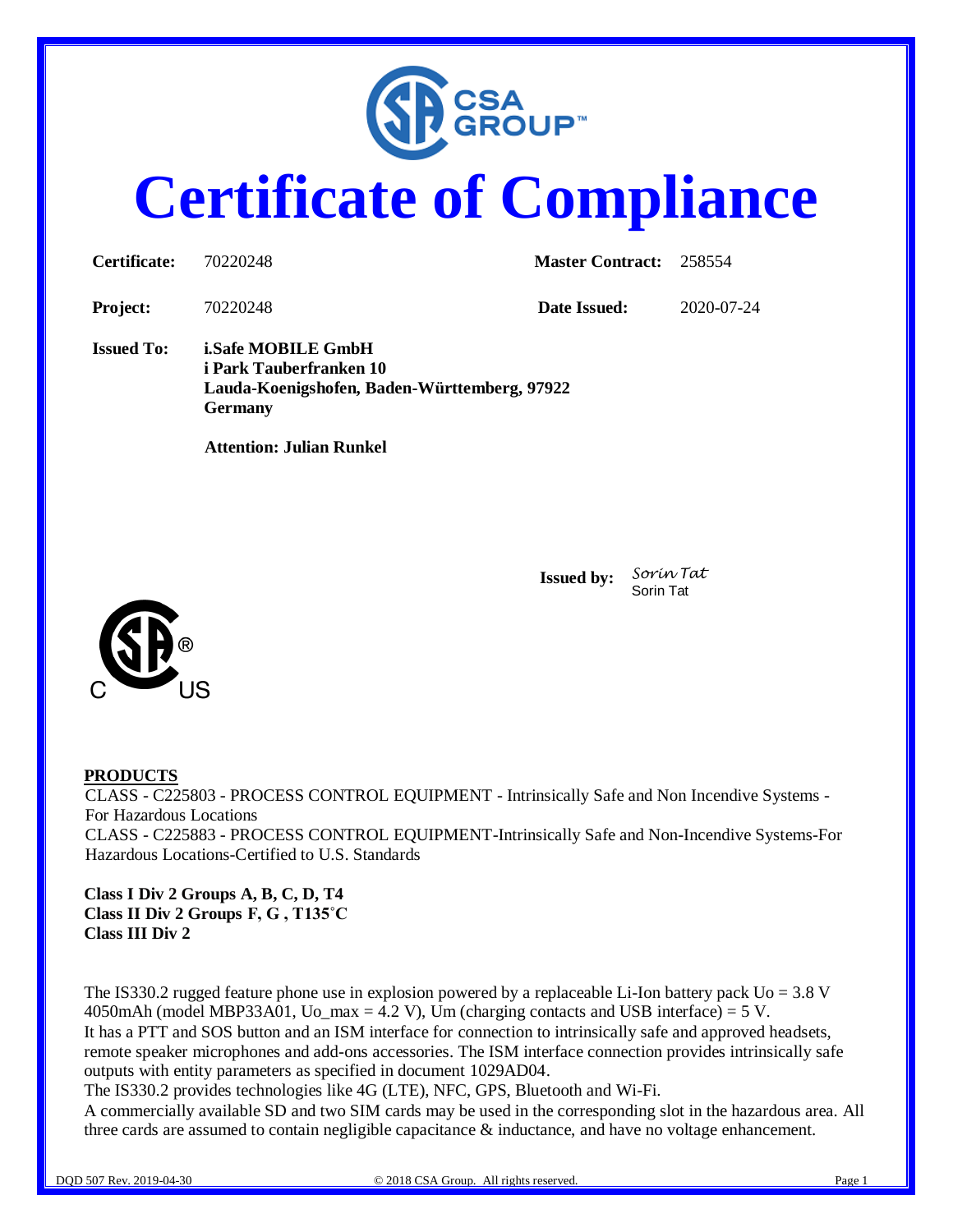

**Certificate:** 70220248 **Project:** 70220248

**Master Contract:** 258554 **Date Issued: 2020-07-24**

Enclosure rating IP64

Temperature code T4 for gas and T135˚C for dust. Ambient: -20 $^{\circ}$ C to +60 $^{\circ}$ C for operating and +5 $^{\circ}$ C to +35 $^{\circ}$ C for charging.

#### **Conditions of Acceptability:**

-The battery may be charged outside explosion hazardous areas only using approved external adapter model ICP12-050-2000B with output rated 5Vdc, 2A or other external approved AC/DC adapter for use in US and Canada which also complies with the requirements of LPS and has output rated 5Vdc, 2A.

-The battery may be replaced with an identical one outside of the explosion hazardous areas only.

-To ensure the IP64 protection, it has to be ensured that all gaskets are present and functional. There must be no gap between the two halves of housing and between the battery cover and housing.

-The USB interface (type C) located at the left side is for data transmission and it is used in non hazardous areas. It is not permitted to open the USB interface cover in hazardous locations.

- The ISM interface of the device located at the right side can be used within hazardous areas with approved headsets, Remote Speaker Microphones(RSM) and add-ons.

- For the ISM interface connection the intrinsically safe approved accessories must comply with entity parameters according to document 1029AD04 i.e. Headset IS-HS1.1 and IS-HS1.2 are approved to be used on ISM interface. If the ISM interface is not used, it must be securely closed by the cover provided for this purpose.

-The device must be protected against excessive UV light emission and high electrostatic processes.

-The device may only be charged at temperatures between  $+5^{\circ}$ C ...  $+35^{\circ}$ C.

| CAN/CSA-C22.2 No. 0-10<br>(R2015) | General requirements — Canadian Electrical Code, Part II                                        |
|-----------------------------------|-------------------------------------------------------------------------------------------------|
| CAN/CSA-C22.2 No. 62368-1:14      | Audio/Video, Information and Communication Technology Equipment –<br>Part 1:Safety Requirements |
| ANSI/UL 62368-1 $2nd$ Ed.         | Audio/Video, Information and Communication Technology Equipment –<br>Part 1:Safety Requirements |

#### **APPLICABLE REQUIREMENTS**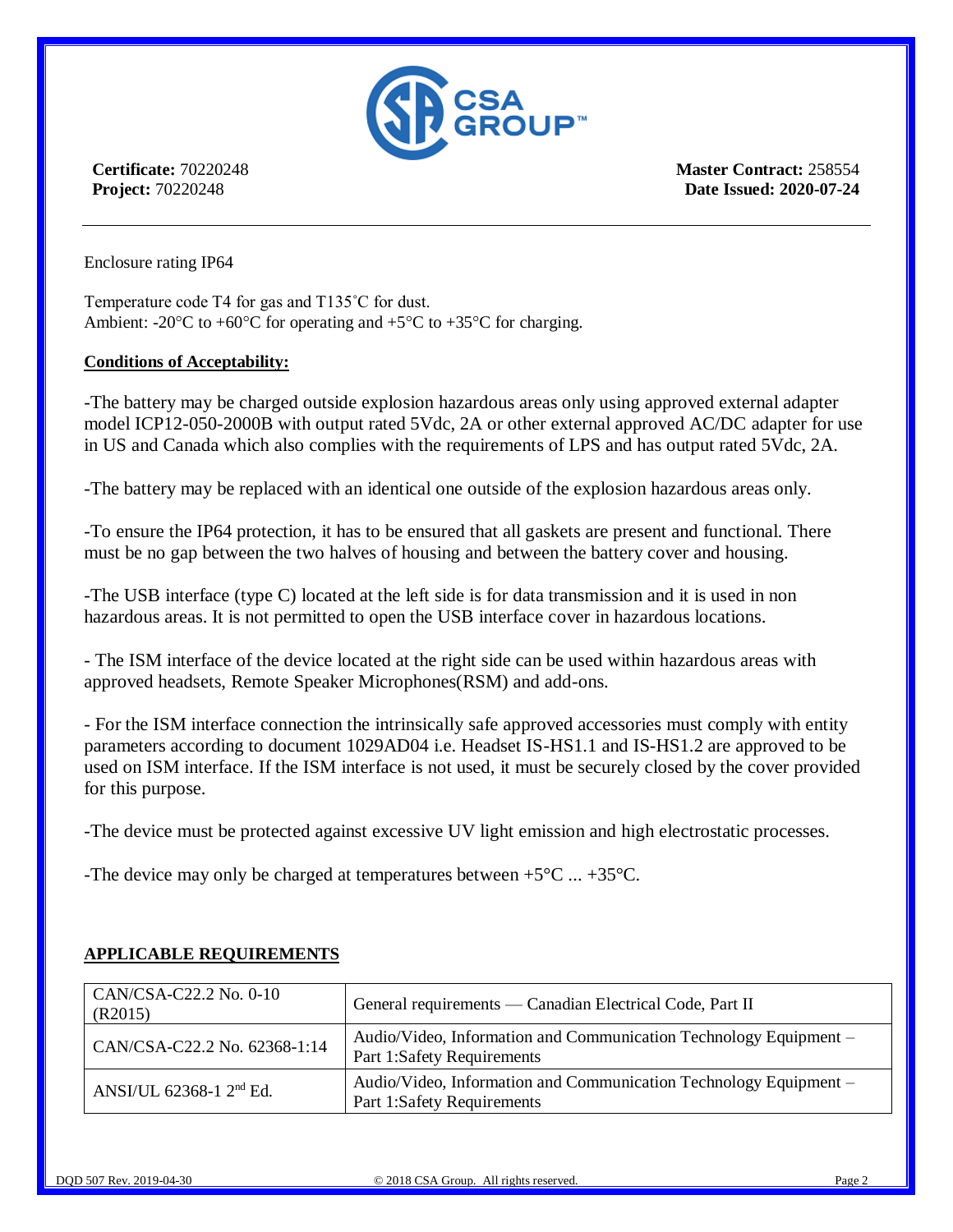

**Certificate:** 70220248 **Project:** 70220248

| CAN/CSA C22.2 No. 213-17 | Non-incendive Electrical Equipment for Use in Class I and II, Division 2,<br>and Class III Hazardous (Classified) Locations |
|--------------------------|-----------------------------------------------------------------------------------------------------------------------------|
| ANSI/UL 121201-2017      | Non-incendive Electrical Equipment for Use in Class I and II, Division 2,                                                   |
| Ninth Edition            | and Class III Hazardous (Classified) Locations                                                                              |

#### **MARKINGS**

The manufacturer is required to apply the following markings:

- Products shall be marked with the markings specified by the particular product standard.
- Products certified for Canada shall have all Caution and Warning markings in both English and French.

Additional bilingual markings not covered by the product standard(s) may be required by the Authorities Having Jurisdiction. It is the responsibility of the manufacturer to provide and apply these additional markings, where applicable, in accordance with the requirements of those authorities.

The products listed are eligible to bear the CSA Mark shown with adjacent indicators 'C' and 'US' for Canada and US (indicating that products have been manufactured to the requirements of both Canadian and U.S. Standards) or with adjacent indicator 'US' for US only or without either indicator for Canada only.

In addition to the above markings, the label shall contain:

- CSA Monogram with "C-US" indicator
- Company name and/or Master Contract number
- Date code of manufacture and a serial number
- Hazardous locations designation :

Class I Div 2 Groups A, B, C, D, T4 Class II Div 2 Groups F, G, T135˚C Class III Div 2

- Ambient Temperature Range: As specified in the product section above
- The following warnings in English and French:
	- o Warning: Read and understand the manual before operating! & Avertissement: Lisez et comprenez le manuel avant d'utiliser!
	- o Warning: Do not charge or open in ex-hazardous areas! & Avertissement: ne pas charger ou ouvrir dans des zones ex-dangereuses!

Copy of the nameplate for IS330.2 model: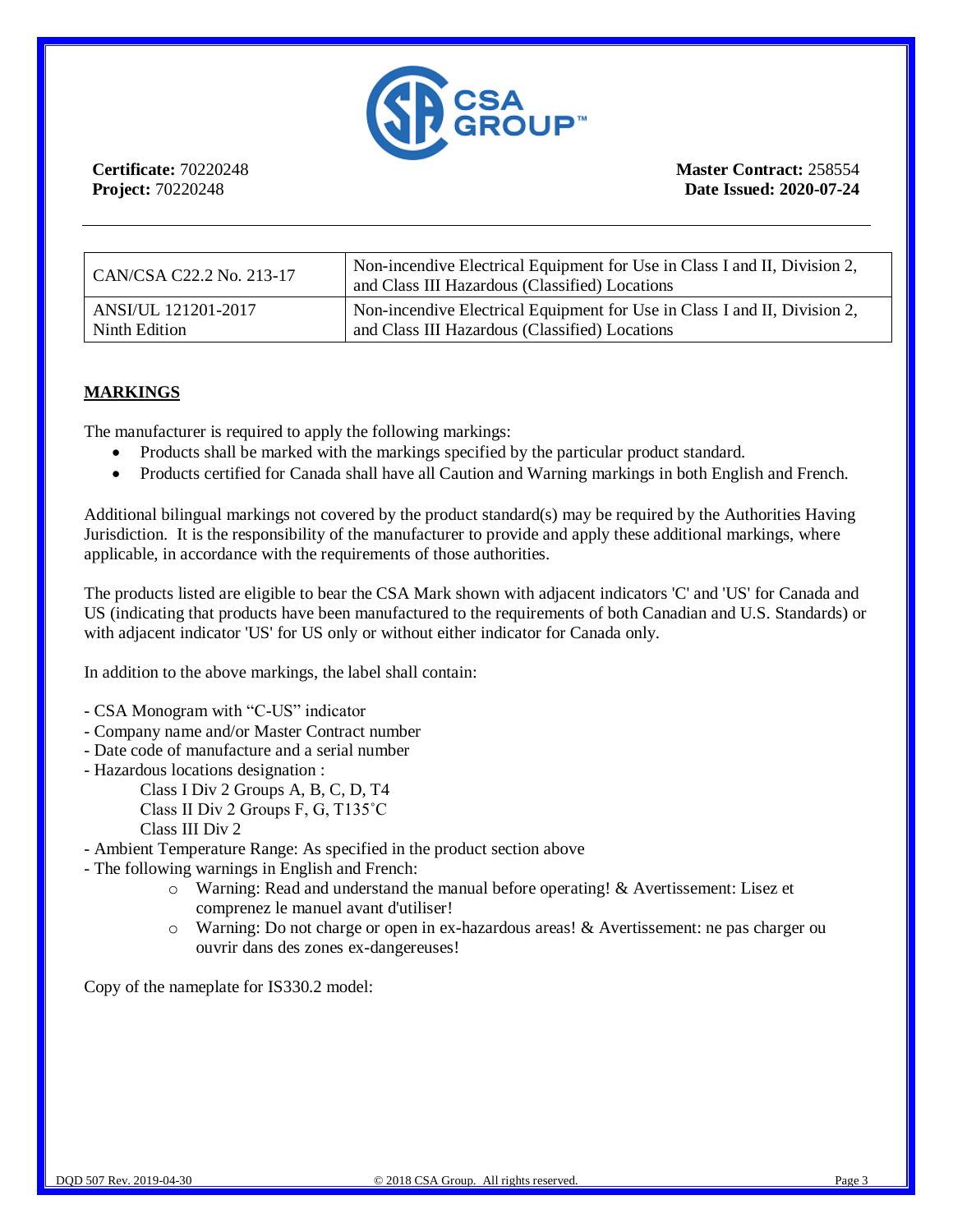

**Certificate:** 70220248 **Project:** 70220248

**Master Contract:** 258554 **Date Issued: 2020-07-24**

| <b>IS330.2</b>                                                                                                  | i.safe MOBILE                                                                                                                                                 |  |  |
|-----------------------------------------------------------------------------------------------------------------|---------------------------------------------------------------------------------------------------------------------------------------------------------------|--|--|
| Ex ic IIC T4 Gc IP54<br>Ex ic IIIB T135°C Dc IP54<br><b>IECEX EPS 19,0037X</b>                                  |                                                                                                                                                               |  |  |
| <b>Class I Div. 2 Groups ABCD T4</b><br>Class II Div. 2 Groups FG T135°C<br>Class III Div. 2                    |                                                                                                                                                               |  |  |
| <b>FCC ID: 2AACZ-M33A01</b><br>IC: 11122A-M33A01                                                                |                                                                                                                                                               |  |  |
|                                                                                                                 | Ta: -20°C +60°C                                                                                                                                               |  |  |
|                                                                                                                 | <b>NFC</b> of                                                                                                                                                 |  |  |
| <b>WARNING: Read and understand manual</b><br>before operating! Do not charge or open<br>in ex-hazardous areas! |                                                                                                                                                               |  |  |
|                                                                                                                 | <b>ATTENTION: Lire attentivement les</b><br>instructions avant de mettre en marche!<br>Ne jamais chager ni ouvrir l'appareil<br>en zone à danger d'explosion! |  |  |
|                                                                                                                 | <b>i.safe MOBILE GmbH</b><br>i Park Tauberfranken 10<br>97922 Lauda-Koenigshofen<br>Germany                                                                   |  |  |

Copy of the battery nameplate: